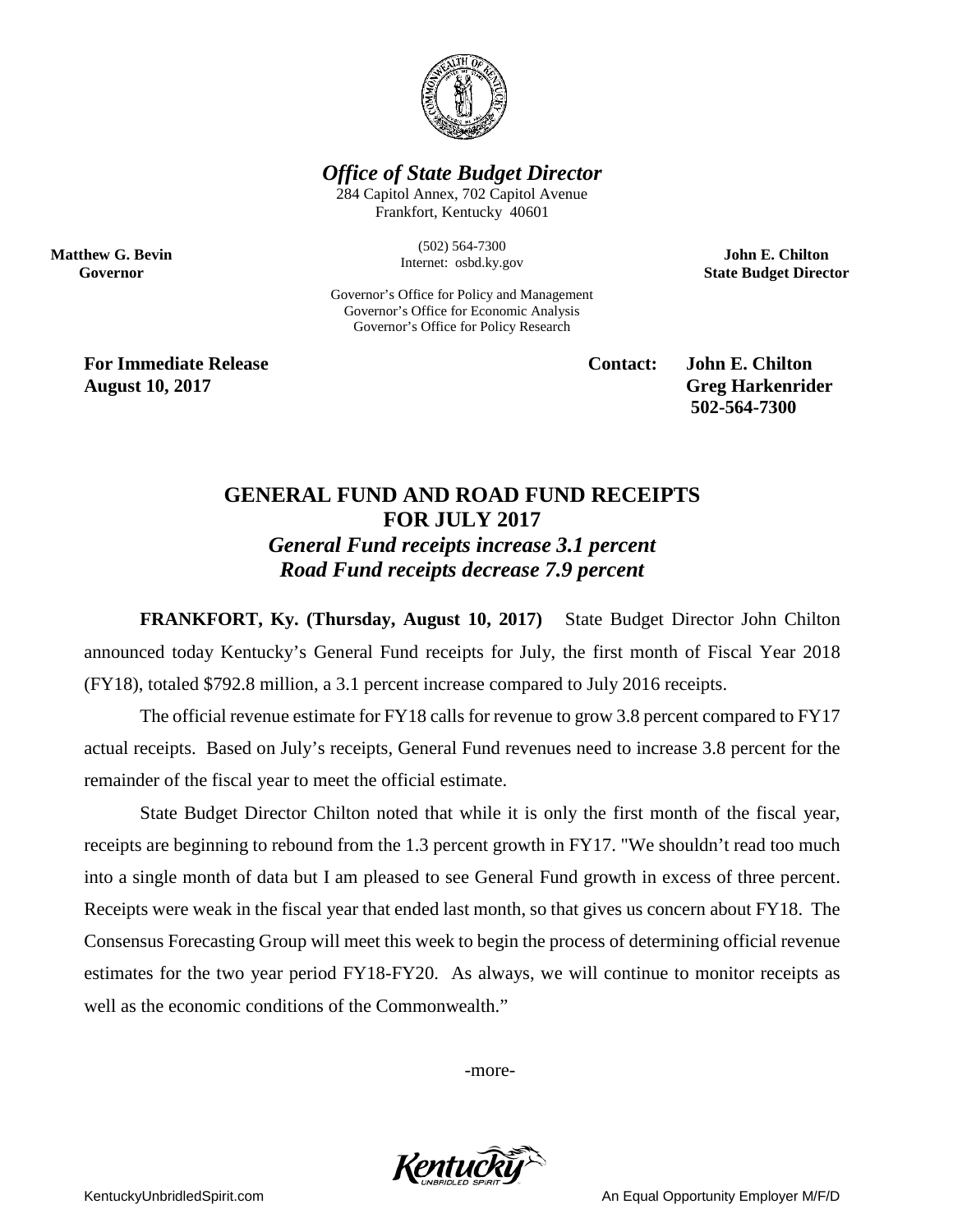Among the major accounts:

- Individual income tax receipts rose 2.3 percent.
- Sales tax revenues grew 0.6 percent but FY17 collections were inflated by accelerated payments of \$10 million to \$15 million.
- Corporation income tax collections declined 1.1 percent.
- LLET receipts grew \$8.3 million.
- Cigarette tax collections fell 17.7 percent in July.
- Property tax receipts grew 14.3 percent.
- Coal severance tax revenues rose 22.7 percent.
- Lottery revenues were unchanged.

Road Fund revenues for July totaled \$112.2 million, a 7.9 percent decline compared to last July. The official Road Fund revenue estimate for FY18 calls for revenue to decline 2.0 percent compared to FY17 actual receipts. Based on the first month's receipts, revenues can fall 1.5 percent for the rest of the fiscal year and still meet budgeted levels.

Among the major Road Fund categories:

- Motor fuels tax receipts fell 1.2 percent.
- Motor vehicle usage tax decreased 15.7 percent.
- License and privilege taxes fell 18.8 percent.

-30-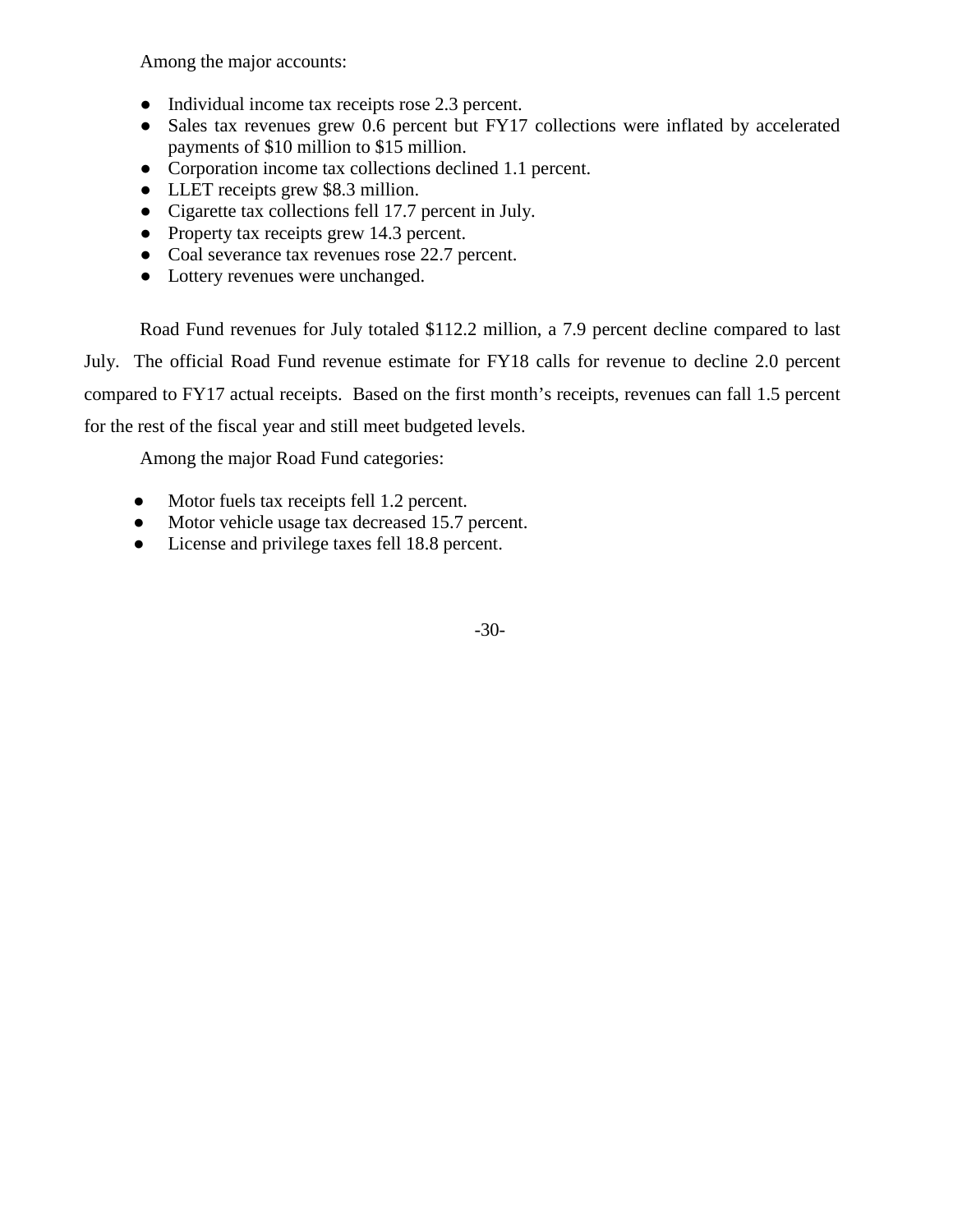## KENTUCKY STATE GOVERNMENT REVENUE <u>1. GENERAL FUND REVENUE</u>

|                                                          | <u>JULY</u><br>2017    | <b>JULY</b><br>2016  | % Change            |
|----------------------------------------------------------|------------------------|----------------------|---------------------|
| <b>TOTAL GENERAL FUND</b>                                | \$792,819,325          | \$769,288,008        | 3.1%                |
| <b>Tax Receipts</b>                                      | \$759,528,750          | \$739,467,620        | 2.7%                |
| Sales and Gross Receipts                                 | \$356,575,557          | \$357,632,096        | $-0.3%$             |
| <b>Beer Consumption</b>                                  | 625,500                | 568,791              | 10.0%               |
| <b>Beer Wholesale</b>                                    | 6,123,404              | 5,958,048            | 2.8%                |
| Cigarette<br><b>Distilled Spirits Case Sales</b>         | 16,118,124<br>14,270   | 19,596,067<br>13,818 | $-17.7%$<br>3.3%    |
| <b>Distilled Spirits Consumption</b>                     | 1,324,476              | 1,300,418            | 1.9%                |
| <b>Distilled Spirits Wholesale</b>                       | 4,143,627              | 3,882,420            | 6.7%                |
| Insurance Premium                                        | 36,525                 | 10,021               | 264.5%              |
| Pari-Mutuel                                              | 448,703                | 435,398              | 3.1%                |
| Race Track Admission                                     | 84,182                 | 0                    |                     |
| Sales and Use                                            | 318,707,682            | 316,899,718          | 0.6%                |
| Wine Consumption                                         | 270,038                | 263,002              | 2.7%                |
| Wine Wholesale                                           | 1,428,191              | 1,377,160            | 3.7%                |
| <b>Telecommunications Tax</b>                            | 5,317,022              | 5,462,289            | $-2.7%$             |
| <b>Other Tobacco Products</b>                            | 1,933,812              | 1,864,920            | 3.7%                |
| <b>Floor Stock Tax</b>                                   | 0                      | 28                   | $-100.0%$           |
| License and Privilege                                    | (\$646,055)            | (\$1,738,858)        |                     |
| Alc. Bev. License Suspension                             | 30,050                 | 49,550               | $-39.4%$            |
| <b>Corporation License</b>                               | 506                    | 1,399                | $-63.9%$            |
| Corporation Organization                                 | 2,395                  | 0                    |                     |
| Occupational Licenses                                    | 12,867                 | 14,616               | $-12.0%$            |
| Race Track License                                       | 95,000                 | 0                    |                     |
| <b>Bank Franchise Tax</b><br><b>Driver License Fees</b>  | (850, 135)             | (1,868,001)          |                     |
|                                                          | 63,263                 | 63,578               | $-0.5%$             |
| <b>Natural Resources</b>                                 | \$10,707,240           | \$8,841,649          | 21.1%               |
| Coal Severance                                           | 8,554,605              | 6,973,199            | 22.7%               |
| Oil Production                                           | 360,571                | 455,394              | $-20.8%$            |
| <b>Minerals Severance</b>                                | 1,452,573              | 1,186,784            | 22.4%               |
| Natural Gas Severance                                    | 339,490                | 226,271              | 50.0%               |
| Income                                                   | \$373,068,725          | \$357,257,515        | 4.4%                |
| Corporation                                              | 23,841,042             | 24, 102, 513         | $-1.1%$             |
| Individual                                               | 341,921,618            | 334,126,321          | 2.3%                |
| <b>Limited Liability Entity</b>                          | 7,306,065              | (971, 319)           |                     |
| Property                                                 | \$14,268,022           | \$12,485,917         | 14.3%               |
| <b>Building &amp; Loan Association</b><br>General - Real | 10,684<br>(28, 262)    | 0<br>(33, 212)       |                     |
| General - Tangible                                       | 9,933,291              | 11,456,300           | $-13.3%$            |
| Omitted & Delinquent                                     | (1,889,391)            | (2,376,653)          |                     |
| <b>Public Service</b>                                    | 6,241,700              | 3,439,481            | 81.5%               |
| Other                                                    | 0                      | 0                    |                     |
| Inheritance Tax                                          | \$3,783,952            | \$3,053,415          | 23.9%               |
| Miscellaneous                                            |                        | \$1,935,887          |                     |
| <b>Legal Process</b>                                     | \$1,771,308<br>927,797 | 1,087,332            | $-8.5%$<br>$-14.7%$ |
| T. V. A. In Lieu Payments                                | 830,072                | 848,556              | $-2.2%$             |
| Other                                                    | 13,439                 | 0                    |                     |
| <b>Nontax Receipts</b>                                   | \$33,667,826           | \$30,252,550         | 11.3%               |
| <b>Departmental Fees</b>                                 | 1,298,210              | 808,409              | 60.6%               |
| PSC Assessment Fee                                       | 15,048,810             | 12,541,275           | 20.0%               |
| Fines & Forfeitures                                      | 1,468,058              | 1,704,498            | $-13.9%$            |
| Income on Investments                                    | (204, 646)             | 16,520               |                     |
| Lottery                                                  | 17,500,000             | 17,500,000           | 0.0%                |
| Miscellaneous                                            | (1,442,607)            | (2,318,152)          |                     |
| Redeposit of State Funds                                 | (\$377,250)            | ( \$432, 162)        |                     |